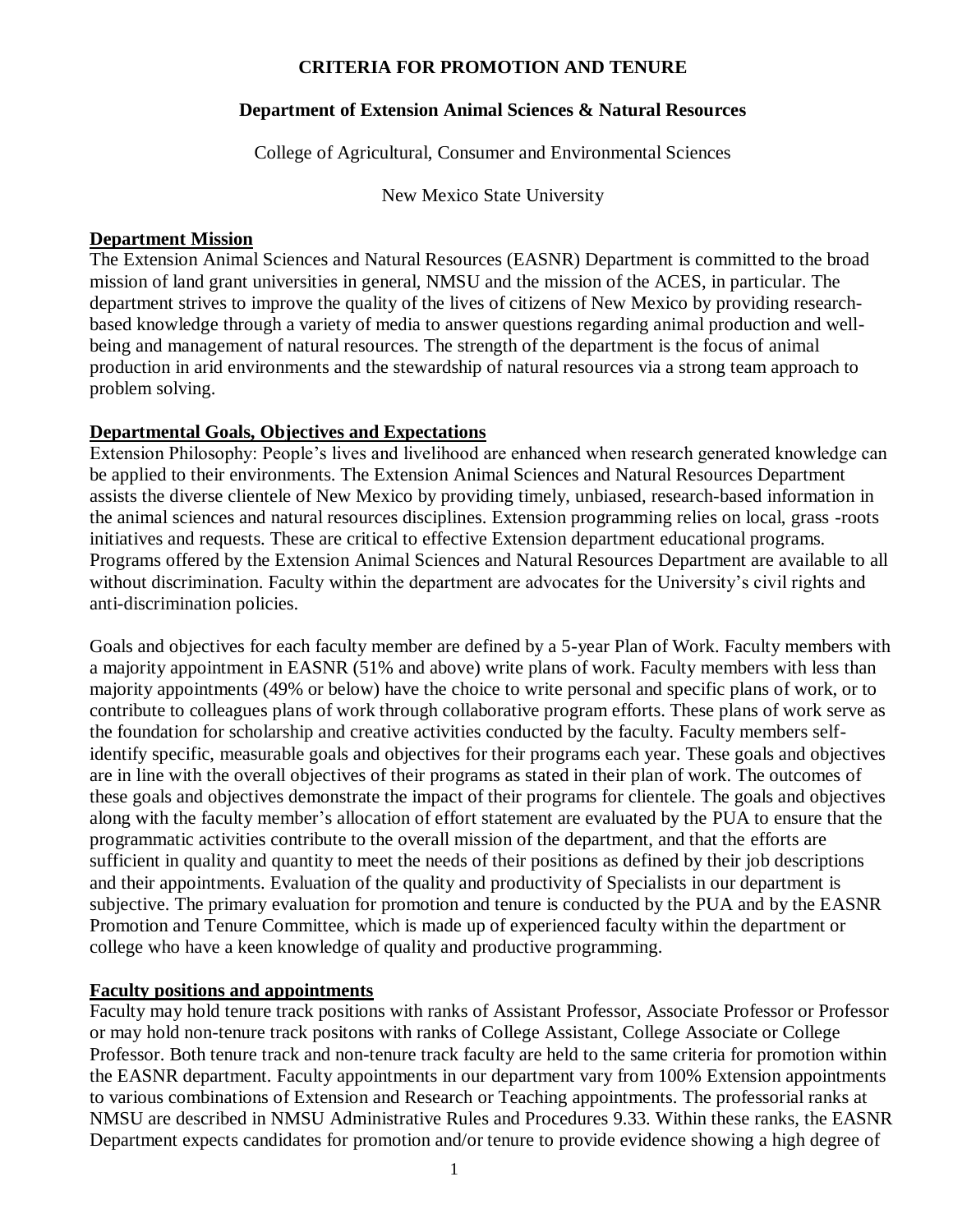quality for Extension scholarship and creative activity. For promotion to Professor, the candidate must have established a distinguished reputation in his/her area(s) of expertise at the state, national and/or international levels. The productivity record must be at least equivalent to that required to achieve promotion from Assistant Professor to Associate Professor. In addition, the candidate must show continued contributions through service and leadership.

### **General Information and Procedures**

#### *Promotion and Tenure*

An important responsibility of the University is evaluation of faculty members for appointment, reappointment, and promotion. Coincident with this is the granting of continuing contract (tenure) for promotions to the rank of Associate Professor and above. Faculty members who have made important contributions to the profession and the University and who have discharged their duties with distinction will be considered for promotion through the professorial ranks. Similarly, initial appointments will only be made for individuals who have either demonstrated these qualities elsewhere or who show promise for doing so at NMSU. Continued growth and continued contributions are required for all ranks. Advancement to a higher rank is not automatic, but must be earned through continuous accomplishments that are determined by peers to be important and valuable scholarly works.

The Department follows the guidelines for promotion and tenure as outlined in the New Mexico State University Administrative Rules and Procedures (ARP), Chapters 9.30-9.36 as well as the College of Agricultural, Consumer and Environmental Sciences (ACES) Criteria for Promotion and Tenure. The policies and procedures regarding promotion and tenure that are set forth in the NMSU Administrative Rules and Procedures (hereafter referred to as NMSU P&T Policy) supersede College and Departmental policies and the College policies supersede EASNR policy. All faculty should be thoroughly familiar with these policies and procedures. These guidelines have been written for the candidate and for the Departmental Promotion and Tenure committee members. They provide a timeline for the promotion and tenure process as well as a common format for preparation of the candidate's portfolio. This common curriculum vitae (CV) format allows faculty to report their scholarly and creative activity in areas of Extension, Research, Teaching/Advising, Outreach and Service.

#### *Evaluation*

Within ACES, candidates for promotion and/or tenure are evaluated by the Principle Unit's Promotion and Tenure Committee and the minor appointment department's committee, if applicable, the Department Head, the College Promotion and Tenure (P&T) Committee, and the Dean. Judgements are made at all levels of this evaluation process based on the candidate's responsibilities and performance. After each step in the evaluation process, the candidate will receive written notification of the recommendations provided. The Principal Unit Administrator (PUA; often referred to as a Department Head) meets annually with all faculty members for a performance evaluation, regarding agreed upon goals and objectives, and progress toward promotion and/or tenure. The goal is to assure that all faculty members are provided adequate supervision, advice, and training. During this performance evaluation, an allocation of effort statement (see Appendix 2 of the ACES Criteria for Promotion and Tenure) will be prepared and agreed upon with the PUA(s). The allocation of effort statement reflects an individual's goals and objectives as they relate to the university's mission and the principal unit's expectations and will be used as the basis for evaluation. The EASNR department follows ACES Criteria for Promotion and Tenure Policy 5.2 regarding midprobationary review. In addition to the annual performance evaluation, the candidate's progress for promotion and tenure will be evaluated each spring by the EASNR Promotion and Tenure Committee. An allocation of effort table showing the agreed upon effort for each year of the period under review should be included in the candidate's core document.

Faculty with split appointments will be evaluated by both the major and minor departments. For example, if a faculty member holds a split appointment, that is 75% Extension (EASNR) and 25% Research (ANRS or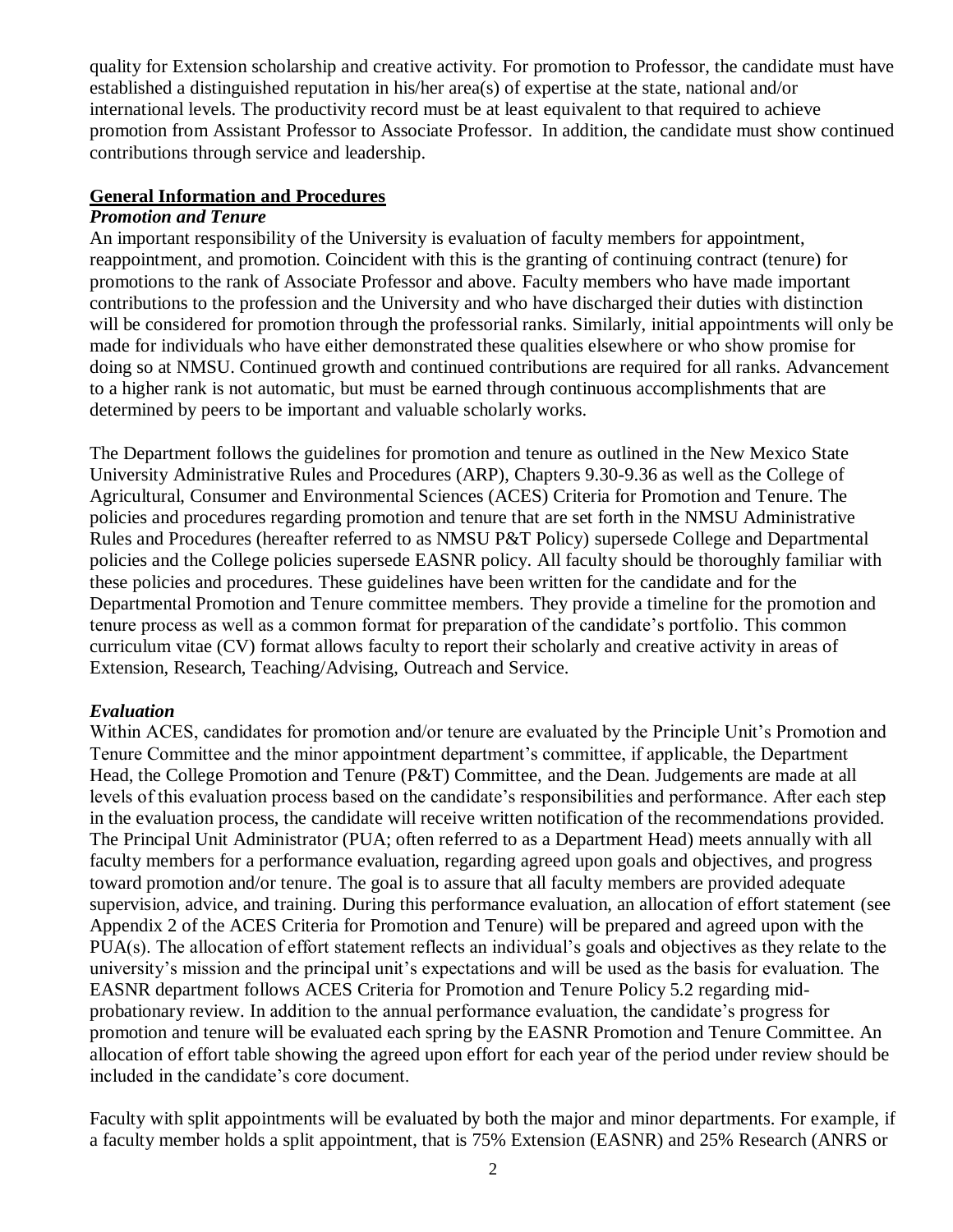FWCE), the EASNR Department will evaluate the candidate with respect to extension activities and the appropriate minor department will evaluate the candidate with respect to the research activities. Therefore, the overall evaluation of faculty members with split appointments is a collaborative effort between both departments. In the unlikely event of a mixed evaluation, the evaluation of the majority department will take precedence.

### *Faculty Mentoring*

For continued success of the department, junior faculty members must be encouraged and nurtured to develop their talents. The PUA mentors and provides leadership to faculty to facilitate their progress through the promotion and/or tenure process. The PUA provides initial information, timelines, and copies of all written guidelines to all new faculty, and informs candidates of the right to due process, appeal and informal processes for conflict resolution in promotion and tenure. If the PUA, in consultation with the EASNR P&T Committee Chair, believes that the candidate considering promotion would benefit from a formal mentoring program, the PUA may assign a tenured faculty member as a mentor for the candidate. The candidate and mentor will formally meet with the PUA on an annual basis to discuss progress towards promotion and/or tenure and to develop plans of action to remedy deficiencies identified during annual reviews. The mentor shall have an active role in advising the candidate in the process of professional development through the professional ranks.

### *The EASNR Department Promotion and Tenure Committee*

The EASNR P&T Committee adheres to the guidelines and duties described in section 9.35.5 C of the NMSU P&T Policy and section 7.2 of the ACES Criteria for Promotion and Tenure. Eligibility for serving on the departmental promotion and tenure committee is determined as follows. Unless extreme circumstances prevent it, the EASNR Department prefers that all members of the EASNR Departmental P &T Committee hold the rank of Professor. In instances of tenure, all voting members must be tenured. In instances of promotion, committee members must hold a rank at least equal to the rank for which the candidate is applying. In no case shall a department promotion and/or tenure committee be composed of fewer than three eligible members. If there are insufficient numbers of eligible faculty within the department to constitute a committee, the PUA in consultation with the committee chair, will seek fully promoted Extension faculty from other Extension Departments to fill out this committee. Per ACES Criteria for Promotion and Tenure Policy #2, committee members have the duty to avoid actual conflicts of interest (COI) or the appearance of a COI with respect to evaluating candidates for promotion and/or tenure. Therefore, a committee member should disclose any potential COI to the committee chair. The Dean, PUA, or comparable administrators may meet with the Departmental P&T Committee to discuss procedural matters.

The Committee will oversee a departmental election of one fully-promoted member to serve on the College Promotion and Tenure Committee in accordance with the provisions outlined in 9.35.5 D of the NMSU P&T Policy and Section 7.3 of the ACES Criteria for Promotion and Tenure. The length of service for each principal unit member on the College P&T committee is three years, with the option to succeed themselves. The EASNR P&T Committee Chair and the PUA may be invited to provide comments and input on the candidate applying for promotion/tenure prior to opening deliberations of the College Committee.

The EASNR P & T Committee meets twice a year, in spring and fall. The spring meeting provides an annual review for all Assistant Professors and College Assistant Professors. Candidates' up-to-date review documents will be due to the PUA in March/April. The EASNR P&T Committee will review the documents in April/May. This review process will provide the candidate with a written evaluation on their progress toward promotion and tenure (if applicable). Annual review is optional for faculty members who hold the rank of Associate Professor or College Associate Professor. They may choose to be evaluated annually, occasionally, or may choose to forego any pre-promotion evaluation. The fall P&T Committee meeting provides a final review for completed files of candidates who have applied for promotion or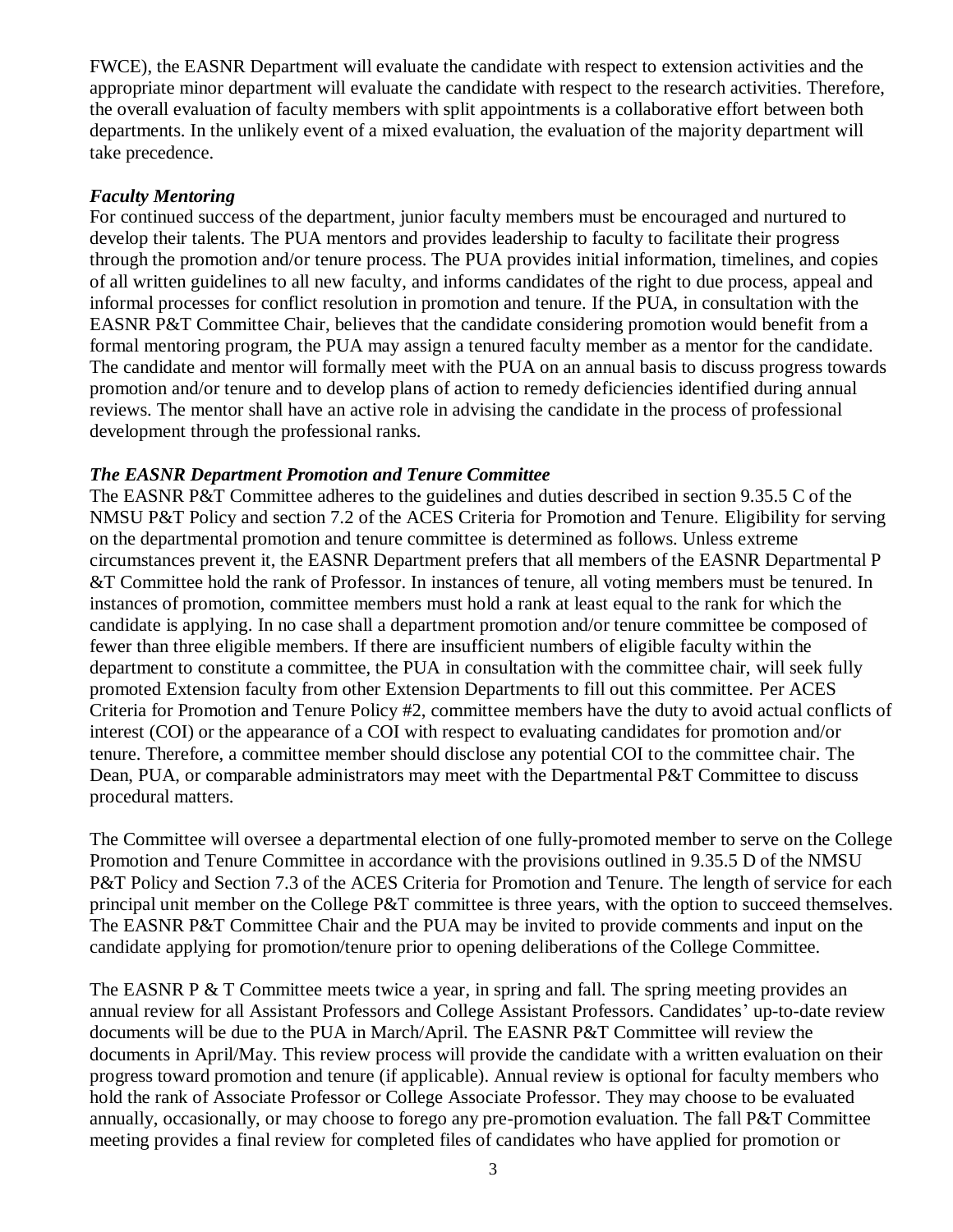tenure. The departmental P&T Committee has the right to request additional information from the candidate. All requests will be made in writing and submitted to the candidate through the PUA. The candidate will be allowed a minimum of seven days from the date of receipt to provide the requested information. The information will be delivered to the committee through the PUA.

Committee deliberations are confidential and voting will be held in closed session with only committee members present. Committee members will cast their votes via written secret ballot. Only committee members present shall cast a vote. Absentia and proxy ballots are not permitted. Committee members may participate through telephonic or electronic communication means (e.g., web conference software, etc.). All vote counts will be recorded by the committee chair. Strict confidentiality of deliberations and decisions of the committee will be observed and only communicated to appropriate candidate or administrators as required or allowed by the University and College policy guidelines. The committee will prepare and submit a letter summarizing its recommendations and numerical vote to the PUA/PUA and the ACES Dean. The letter will reflect the majority opinion of the committee and contain specific commendations, concerns and recommendations addressing the department's criteria in each of the areas required for promotion and/or tenure. It will also allow for and include any dissenting opinions concerning specific commendations, concerns, and/or recommendations not reflected in the majority view. The committee chair will ensure that the letter is delivered to the PUA.

### *Portfolio Policies and Procedures*

Portfolio Presentation - Candidates for promotion and/or tenure are responsible for preparing materials that will be used by evaluators to make their appraisal of the candidate's performance, professional maturity, and the likelihood of continued contribution to the department, college, and the university. The materials must document a cumulative record of the candidate's activities and accomplishments since hire date or the most recent promotion. The materials are presented in a portfolio that adheres to the requirements described in Sections 9.35.6 (Portfolio Preparation) of the NMSU P&T Policy and the ACES Criteria for Promotion and Tenure, under Section 8. 'Portfolio Preparation'. The CV portion of the portfolio must adhere to the CV format described in Appendix 6 of the ACES Criteria for Promotion and Tenure. For specifics on EASNR criteria, see section 'Criteria for Promotion and Tenure below. In addition, an Executive Summary should be included, which is a summary of the candidate's responsibilities, competence, ongoing activities, and noteworthy contributions. To assist with portfolio preparation, the candidate is encouraged to seek and review, with the aid of the PUA, portfolios from other successfully promoted faculty members. Timeline – Candidates submit requests for review and materials in accordance with University and College timelines as indicated in the NMSU P&T policy 9.35.10: Timeline of procedural steps for promotion and tenure review processes. Candidates should also be aware of the timeline of events described in the annual letter from the Provost's Office.

Allocation of Effort – All levels of promotion and/or tenure will acknowledge and respect variations among individual allocation of effort statements.

External Reviewers – By August 1 of the year of application, the candidate will provide the PUA with a written list of potential reviewers (minimum of 12) who they believe are qualified to evaluate the candidate's performance. By September 1 of the year of application, the candidate will provide the PUA with a current copy of the CV, to be submitted for consideration in the P&T process, to be sent to the reviewers. It is the responsibility of the PUA to solicit letters of reference from at least 6 external reviewers. The PUA retains the right to request external reviews from individuals not noted on the candidates list.

In the process of selecting external reviewers, the PUA should avoid any conflicts of interest, either real or perceived. More detailed information on conflicts of interest can be found in NMSU Administrative Rules and Procedures 3.00 to 3.13. External reviewers can be peers holding similar positions at other universities, other Extension professionals, or employees of trade groups or state agencies that have knowledge of the candidate's major programs. An external reviewer will be a highly regarded expert in one or more aspects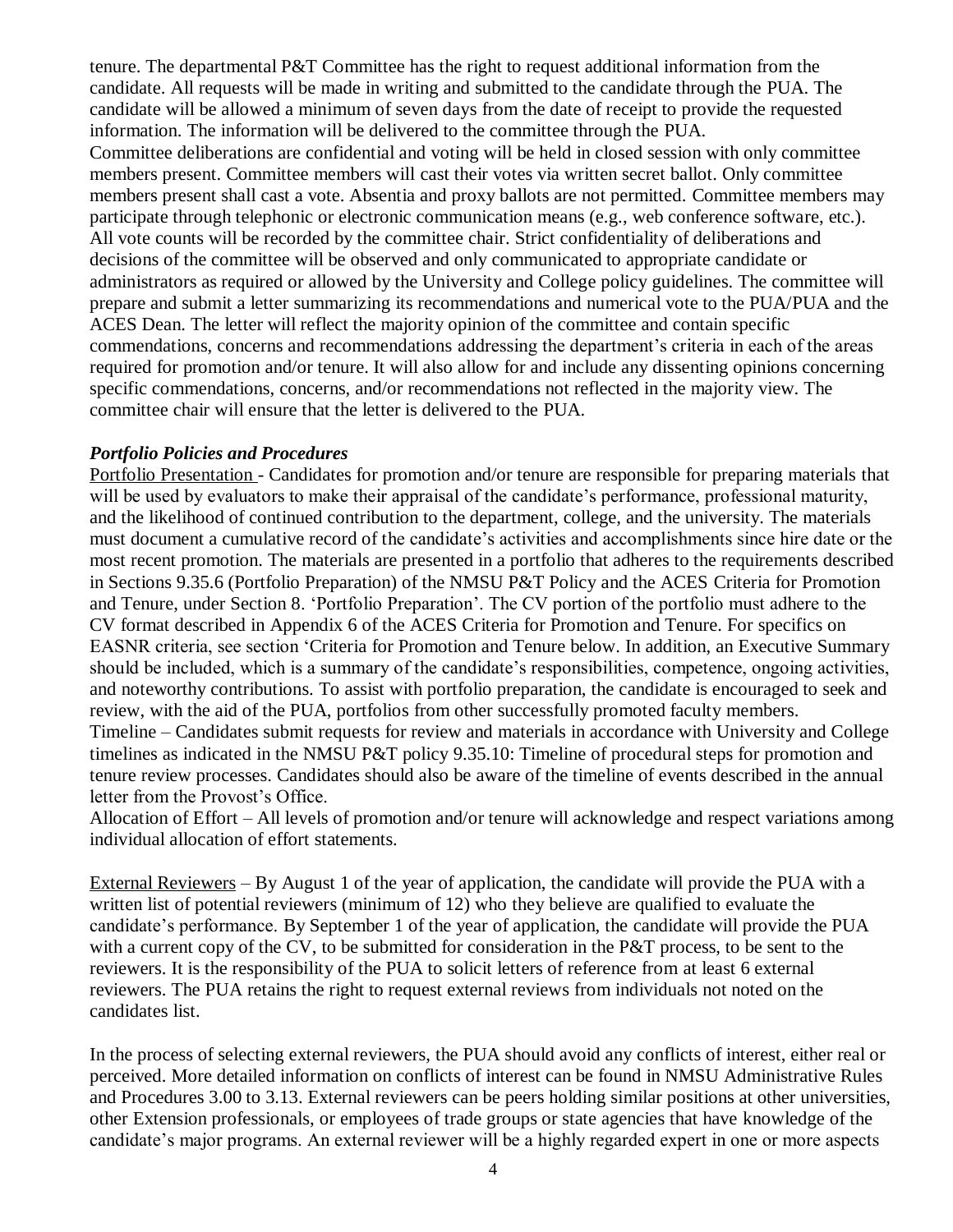of the candidate's work. When a reviewer holds a tenured position, it should be at or above the rank sought by the candidate. The purpose of the external review is to provide a third party evaluation of the candidate's performance in their respective academic field relative to meeting the requirements described in the EASNR and ACES Criteria for Promotion and Tenure. An external reviewer should have no professional relationship with the candidate under review (e.g., co-authorship on publications, collaborator on grant proposals or regional projects, former graduate research advisor or other mentor relationship, or any other perceived conflict of interest).

The PUA must provide these external reviewers with copies of the EASNR and ACES Criteria for Promotion and Tenure, the candidate's core document, and allocation-of-effort forms for each year in the period under review. In soliciting letters of recommendation, the PUA will instruct reviewers that they must provide a written evaluation of the candidate based solely on how the candidate has or has not met the criteria described in the EASNR and ACES Criteria for Promotion and Tenure, along with a brief description of any professional or personal relationship to the candidate, and a brief summary of their professional qualifications relative to serving as an external reviewer. Reviewers shall be informed that the candidate has the right to read their letters and that third parties, in the event of an EEOC or other investigation into the promotion and tenure decision, may also review the letters.

It is recommended that the PUA also solicit and include letters of support from collaborators, county Extension faculty, and clientele familiar with the candidate's major programs. However, *these cannot substitute for the three external letters of review mandated by NMSU Policy 9.34.3.AA.* All unsolicited letters received that pertain to a candidate's application for promotion or tenure will be marked as such and included at the end of the External Reviews Section of the core document. The PUA is responsible for placing all letters in the candidate's portfolio prior to evaluation by the EASNR P&T Committee.

Portfolio changes - A candidate may review, add, change or delete materials in their portfolio at any time after its submission to the PUA, but **prior to** its review by the EASNR P&T Committee. Once the core document has been submitted to the Committee, any requested change, addition, or deletion should be submitted to the PUA along with a letter of transmittal. The PUA will present this information to the College Committee as allowed by ACES policies and procedures.

Confidentiality and Portfolio Security and Storage – All materials provided for evaluation for promotion and tenure will be held as confidential with access limited only to the candidate and appropriate administrators and reviewers. Portfolios will be stored in a locked file cabinet with access permitted via a request to the PUA.

### *Candidates Rights*

Temporary Suspension of Process – A candidate, in consultation with the PUA, may request a temporary suspension of the promotion and tenure clock in accordance with the provisions outlined in Section 9.35.2 B of the NMSU P&T Policy.

Option to Withdraw – During the review process, a candidate may withdraw from further consideration for promotion and tenure in accordance with Section 9.35.7 of the NMSU P&T Policy.

Appeals Process – Candidates are encouraged to familiarize themselves with the university procedures for appeals, specific details of which can be found in Sections 9.35.9 of the NMSU P&T Policy and Section 9. 'Appeals' in the ACES Criterial for Promotion and Tenure.

Post-tenure Review – The EASNR Department adheres to the policy regarding post-tenure review set forth in Section 9.36 of the NMSU P&T Policy.

Policy Changes – If any policy changes regarding promotion and tenure should occur at the Department,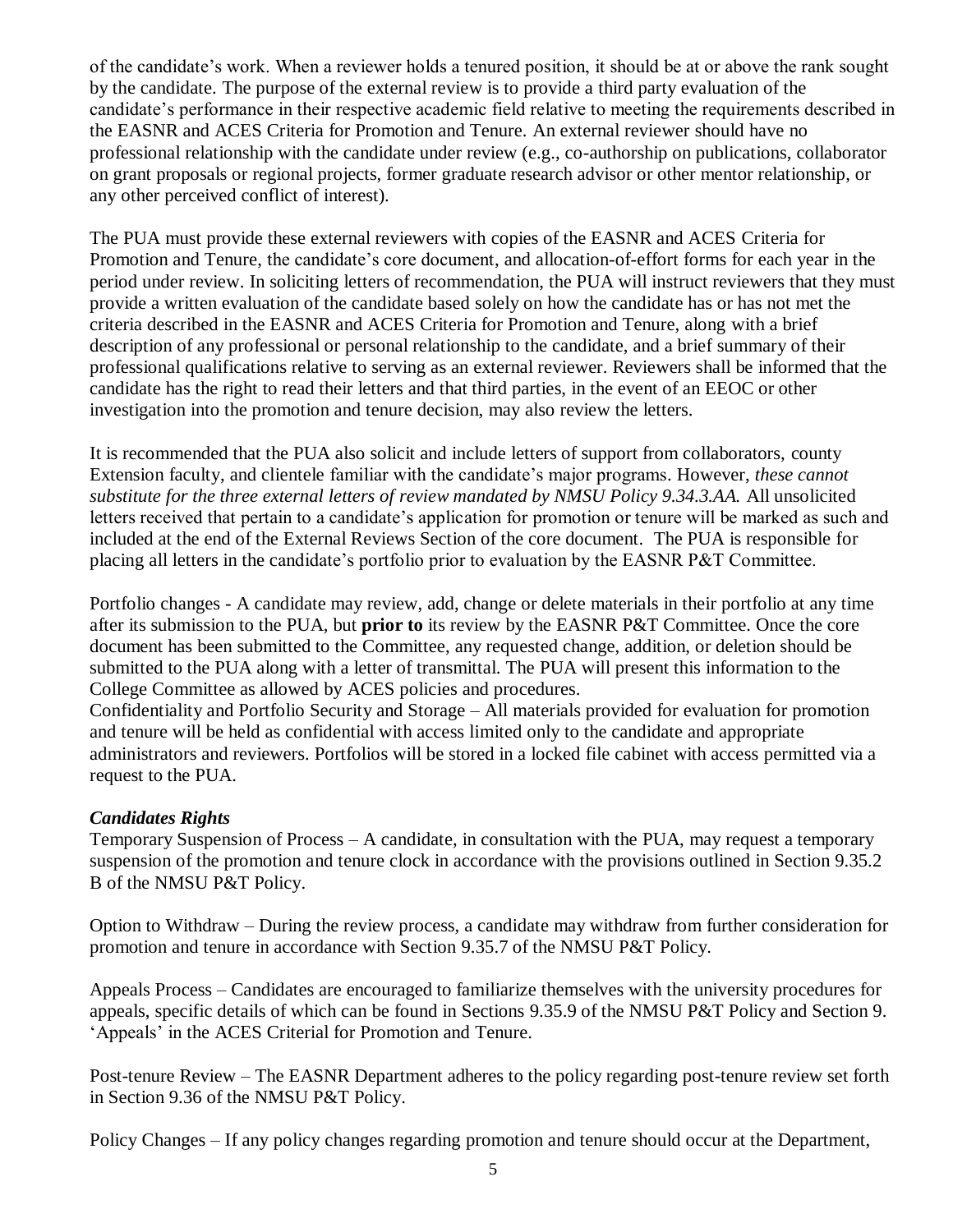College, or University level during a faculty member's pre-tenure or pre-promotion period, that faculty member may choose the policy under which they wish to be evaluated. Subject to University and College Policies, within three months of notification or in adherence to the timeline established by the policy change, each faculty member that is not yet fully promoted will inform the PUA and the Department P&T Committee Chair in writing of their choice of policies to be used for future evaluation for promotion and tenure.

### **Criteria for Promotion and Tenure**

Following the CV format as outlined in Appendix 6 of the ACES Criteria for Promotion and Tenure, Extension faculty complete the introductory information for each category as appropriate [see Section III A 1-2 (iii)]. Programmatic efforts are included in Section III 2 (iv). General guidelines for evaluation and criteria for Extension Program Excellence and Scholarship are outlined in Section 6.4 and Appendix 3 of the ACES Criteria for Promotion and Tenure. Specific criteria for evaluating Extension scholarship and creative work within the Extension Animal Sciences and Natural Resources Department may include, but are not limited to, the following:

### *Scholarship and Creative Activity in Extension*

Faculty in EASNR achieve scholarly excellence by generating original, as well as interpreting from other institutions, knowledge addressing community needs. This is accomplished through mutually beneficial collaborations between New Mexico State University and its partners, stakeholders, and publics. The department recognizes the four scholarships of discovery, teaching, engagement, and integration. The scholarship of discovery consists of applied research, and the products resulting from it. The scholarship of teaching consists of exploration of ways to increase the effectiveness of teaching within the discipline and the dissemination of the findings of those explorations. The scholarship of engagement includes, but is not limited to, Extension programs, technology transfer, and technical assistance, as well as the dissemination of the products and findings of those activities. The scholarship of integration includes any activity that integrates disciplinary knowledge into a broader context (integration of knowledge leading to new understanding), such as writing review papers, participation in multidisciplinary and interdisciplinary research, and exploring the implications for public policy of findings from the scholarship of discovery. *The quality of a candidates scholarly works in Extension are best evaluated by experts in their respective discipline, and this evaluation (e.g., formal peer-review process) provides evidence suitable for inclusion in the candidate's application for promotion and/or tenure.* For further details on scholarly effort, please refer to Appendix 1 of this document.

Specific criteria for evaluating Extension scholarship within the EASNR Department may include, but not be limited to, the following:

Program Planning and Delivery

- Develop and guide statewide or area program planning in a specific subject area
- Develop Extension curricula and related support materials for county program delivery
- Deliver programs that provide subject-matter expertise upon request throughout the state and train agents to deliver their curricula
- Obtain resources to develop and enhance Extension programs
- Facilitate and implement applied research and demonstration projects to address clientele needs, concerns, and/or issues
- Deliver presentations at national, international, and regional professional meetings
- Provide educational programs in the counties at the request of county agents
- Seek feedback and input from agents on client needs including curricular content and research needs
- Train county faculty through individual and group meetings and in-service trainings
- Serve as a liaison between County Faculty and the university faculty community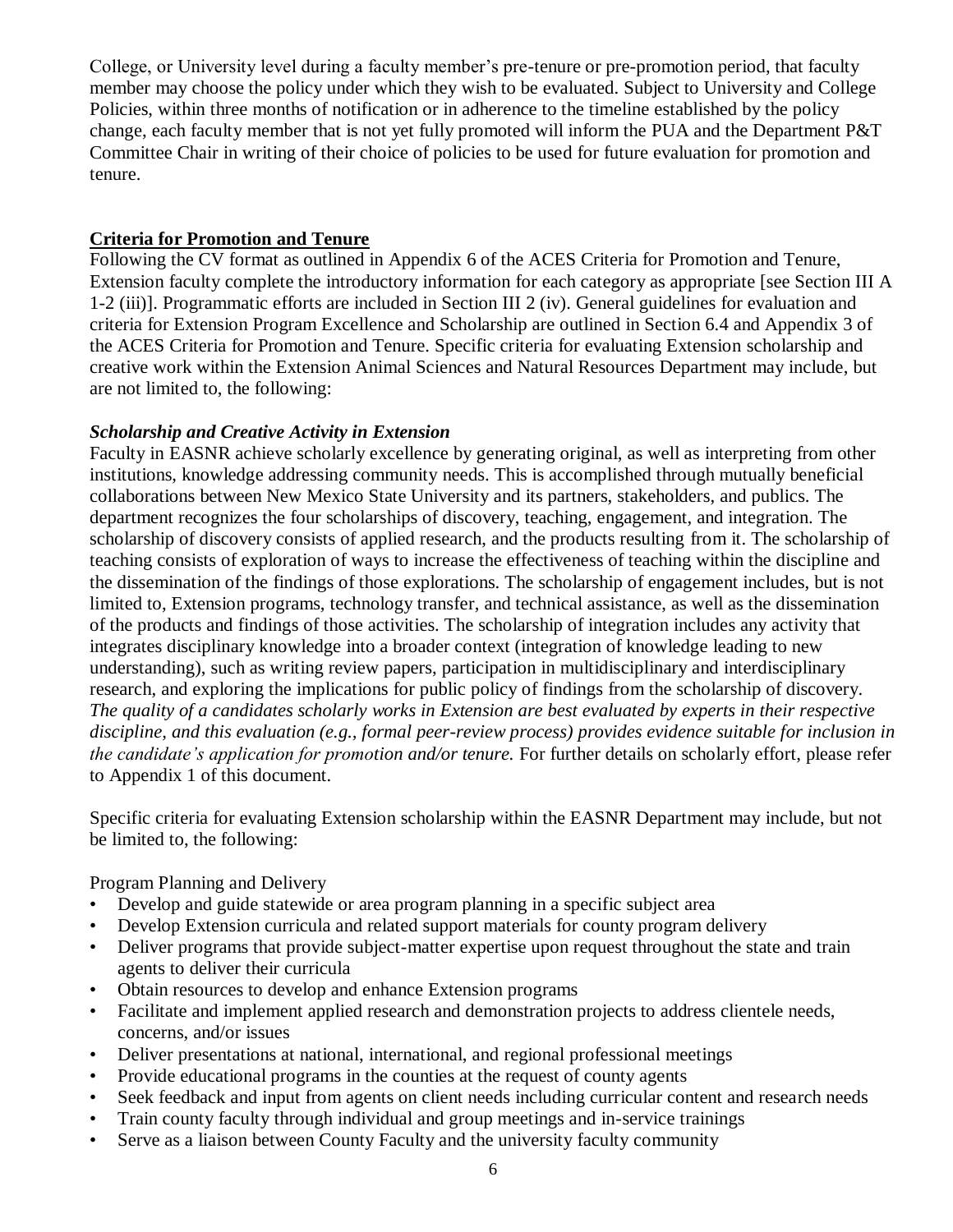County Agent Collaboration and Community Collaboration

- Develop and implement Extension programs related to area of expertise at stakeholders' request
- Help resolve management problems and/or issues related to field of expertise to the State and region
- Build strong partnerships with agents, state and federal government agencies, and industry/trade organizations
- Respond to needs of the 4-H youth development program
- Serve as a liaison between communities and campus; reiterating the mission of the land grant university

University Collaboration

- Cooperate and collaborate with other faculty, including other Specialists and County Agents, to develop and conduct comprehensive Extension programs in their area(s) of expertise
- Collaborate with university research and teaching faculty in identified areas of program discovery, development, and delivery
- Serve as an ambassador of the university throughout the state and region
- Provide support to statewide events
- Work with colleagues at other Universities to develop relevant programming
- Serve as a liaison between communities and campus; sharing the needs and expectations of communities throughout the state with campus faculty

Publications

- Publications of program development, original work, and summarized research findings are primary means of communicating educational information. EASNR faculty seeking promotion and/or tenure must document a historical and continued publication record.
- Demonstrate scholarship through publications and other creative works. Appendix 4 of this document may aid candidates in organizing creative works into appropriate categories for reporting purposes.
- Specific peer-reviewed publication outlets that are strongly encouraged are:
	- o Extension Bulletins, Circulars, and Fact Sheets
	- o Other college publications (AES, Task Force Reports, etc.)
	- o Peer-Reviewed Journals, Abstracts, and Reviews
	- o Proceedings
- Demonstrate communication through popular press media, newsletters, poster presentations, and/or web-based media
- Some consideration may be given to unpublished industry reports, brochures, and educational materials not identified in other categories.

Professional Development

- Keep abreast of, and provide up-to-date information about subject-area trends and research findings
- Competent in the use of information technologies
- Participate in at least one professional development opportunity yearly

#### Additional Responsibilities

• Perform other duties and responsibilities, as assigned by the PUA.

### *Leadership*

While not considered as a separate category for evaluation in the document, showing leadership in the areas of Extension, research, teaching/advising and service is an essential component of a candidate's progress to more senior ranks. In demonstrating leadership, candidates must show that they are having an impact as evidenced by their scholarship and creative activities, and by contributions to the university's advancement. Leadership is characterized by 1) contribution to the mission of the department, college, or university and to the faculty member's profession; 2) participation in the distribution of responsibility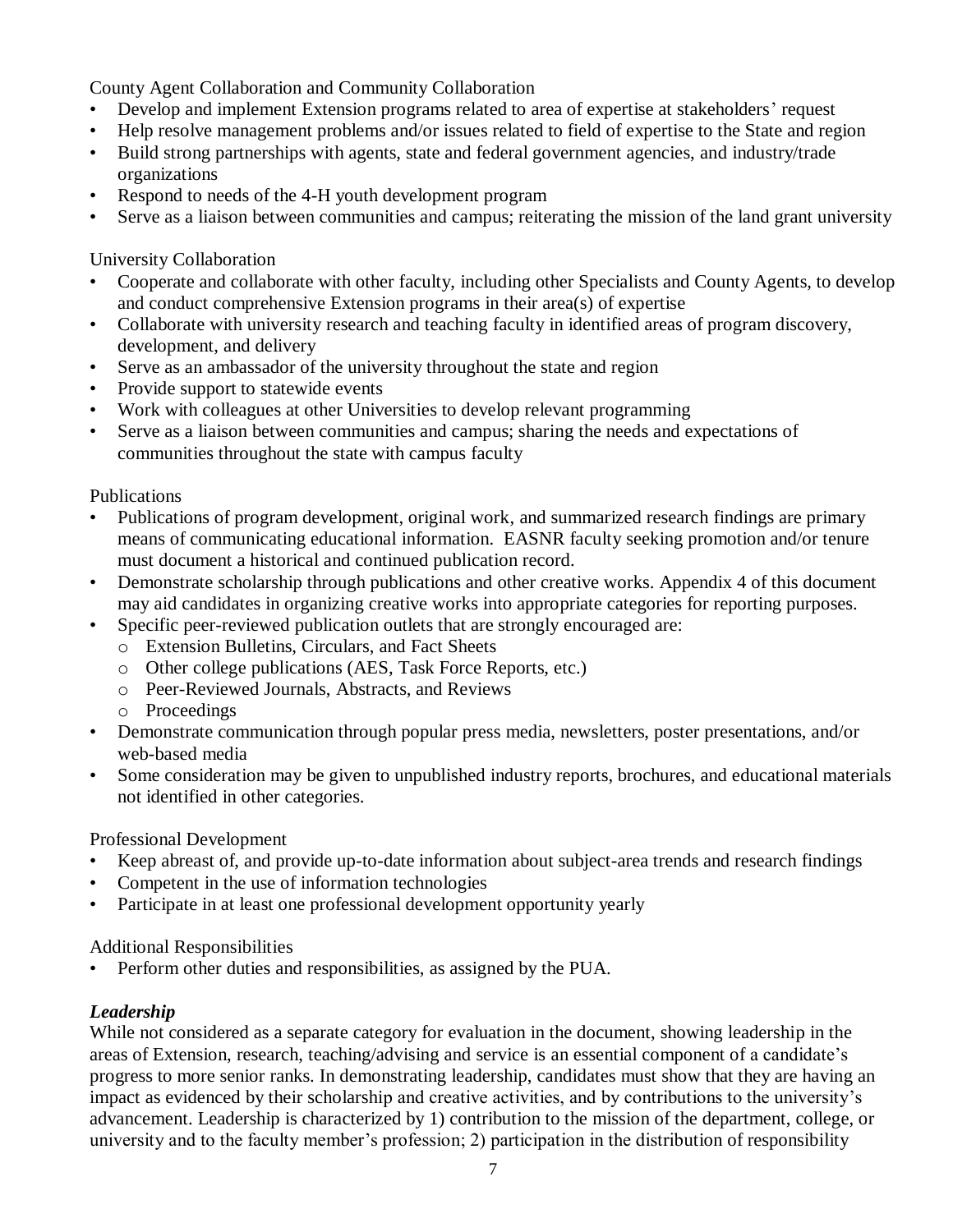among the members of a group; 3) empowering and mentoring group members and 4) aiding the group's decision-making process.

### *Service*

Activities recognized as service are required of all faculty members at New Mexico State University. Service represents contributions that help advance the profession, improve operation of the University and advance the wellbeing of society; these contributions can benefit students, the department, the college, the university, industry, stakeholders, government entities, non-governmental organizations, the community, the state, and the nation. Professional service is commonly demonstrated by active participation in professional and scholarly societies, participation on editorial boards, service as a reviewer of scholarly works including publications and research proposals, service on professional committees, foundation review boards, writing for newsletters, participation in other public service media activities, participation in community projects, etc. Contributions to the operation of the University can be demonstrated by service on committees at the departmental, college and university level. Activities also include service as elected representative in university organizations like the Faculty Senate and Gradate Council; evaluation of peers both within and outside of the University; participation in academic and administrative recruitment; departmental, college, or university self-study documents or curriculum revisions. Contributions to society at large are most often demonstrated when faculty members apply their professional skill towards the solution of public problems. This can be the result of service for the public good on governmental and other special committees, boards, agencies, civic groups and commissions; service through the use of the faculty member's academic expertise and particular professional skills to the solution of international, national, state, county and local problems.

## **Components of Promotion and Tenure portfolio**

Until fully promoted through the professorial ranks, the candidate is responsible for submitting a promotion and tenure portfolio composed of a core document and documentation file to the EASNR P&T Committee through the PUA. For an annual spring review, the EASNR P&T Committee only needs to review items b, d, e, f, and g described below. During the formal application for promotion and/or tenure, the entire core document (items a to j described below) and documentation file will be submitted to the committee through the PUA.

The following core document elements must be submitted in this order. The combination of items d-f shall not exceed 50 pages:

- a. A routing form with spaces for the required signatures.
- b. A cover sheet indicating the candidate's name, current rank, department and college, and rank for which applicant is applying.
- c. Any written documentation generated throughout the promotion and tenure process, including the numerical vote counts of the promotion and tenure committee(s).
- d. A table of contents.
- e. Candidate's executive summary.
- f. A curriculum vita (Appendix 2 of this document and Appendix 6 of the ACES Criteria for Promotion and Tenure). The candidate should only include in the CV items for the period under review, which is since the effective date of the last promotion.
- g. Annual performance evaluations for the period under review, including the allocation-of-effort statements, written statements submitted by the faculty member as a part of, or in response to, annual performance evaluations, the supervisor's comments, and any responses made by the candidate to the supervisor's comments. Numerical rankings, ratings, or vote counts should be removed from annual performance evaluations.
- h. The most recent complete conflict of interest form.
- i. Principal unit's mission statement and guidelines.
- j. External reviews.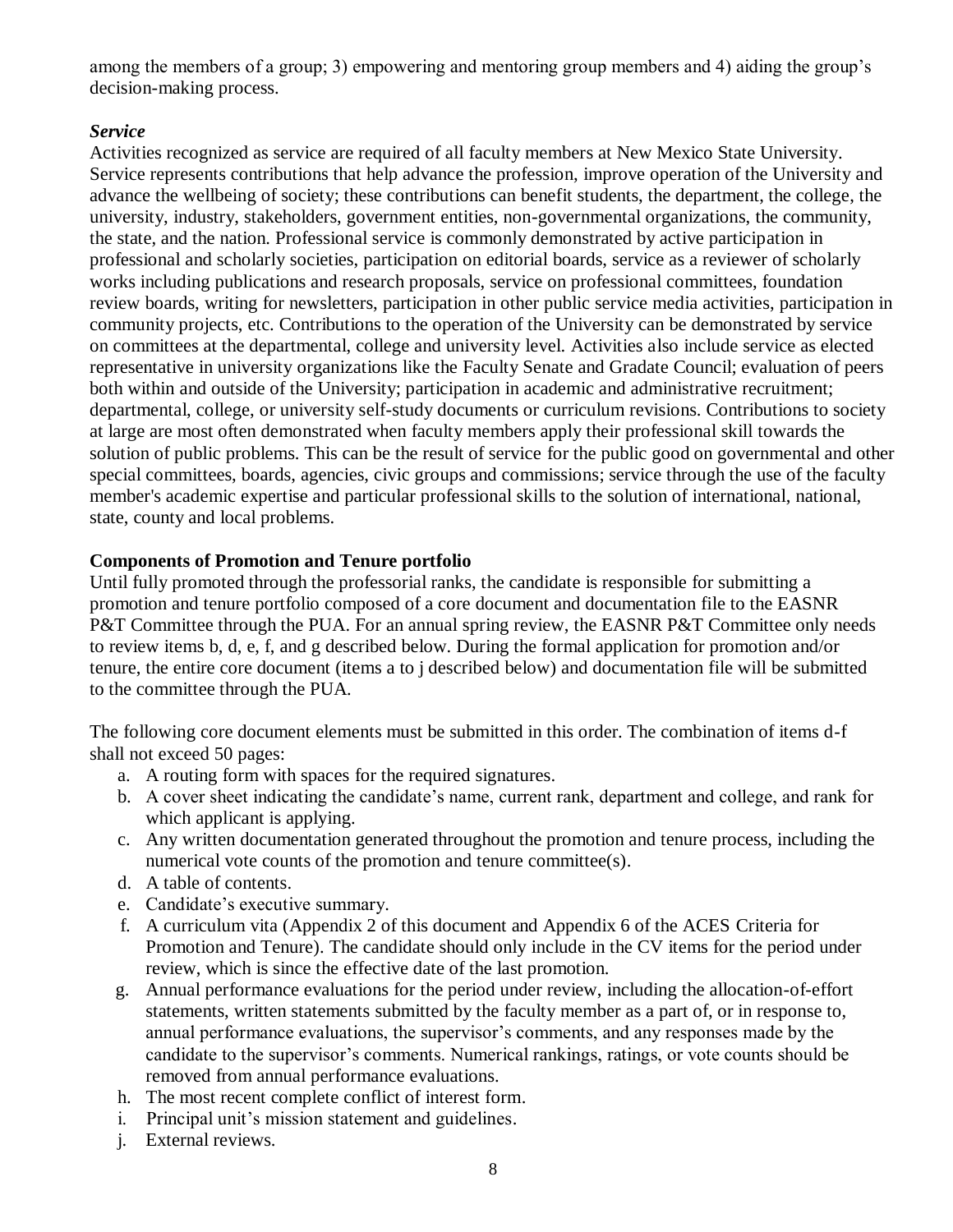#### **EASNR Departmental P & T Document Review**

The EASNR Criteria for Promotion and Tenure will be reviewed annually and revised when needed to be consistent with ACES and NMSU policy revisions. The review will be initiated by the EASNR Chair of the P & T Committee, and guided by the EASNR P&T Committee with input from the departmental faculty. The PUA will notify all faculty of any changes to the Department, College or University promotion and tenure policies.

Document Guidelines (first version) approved by EASNR faculty in May 2008 with subsequent approved revision described below:

1. May 2014 2. August 2018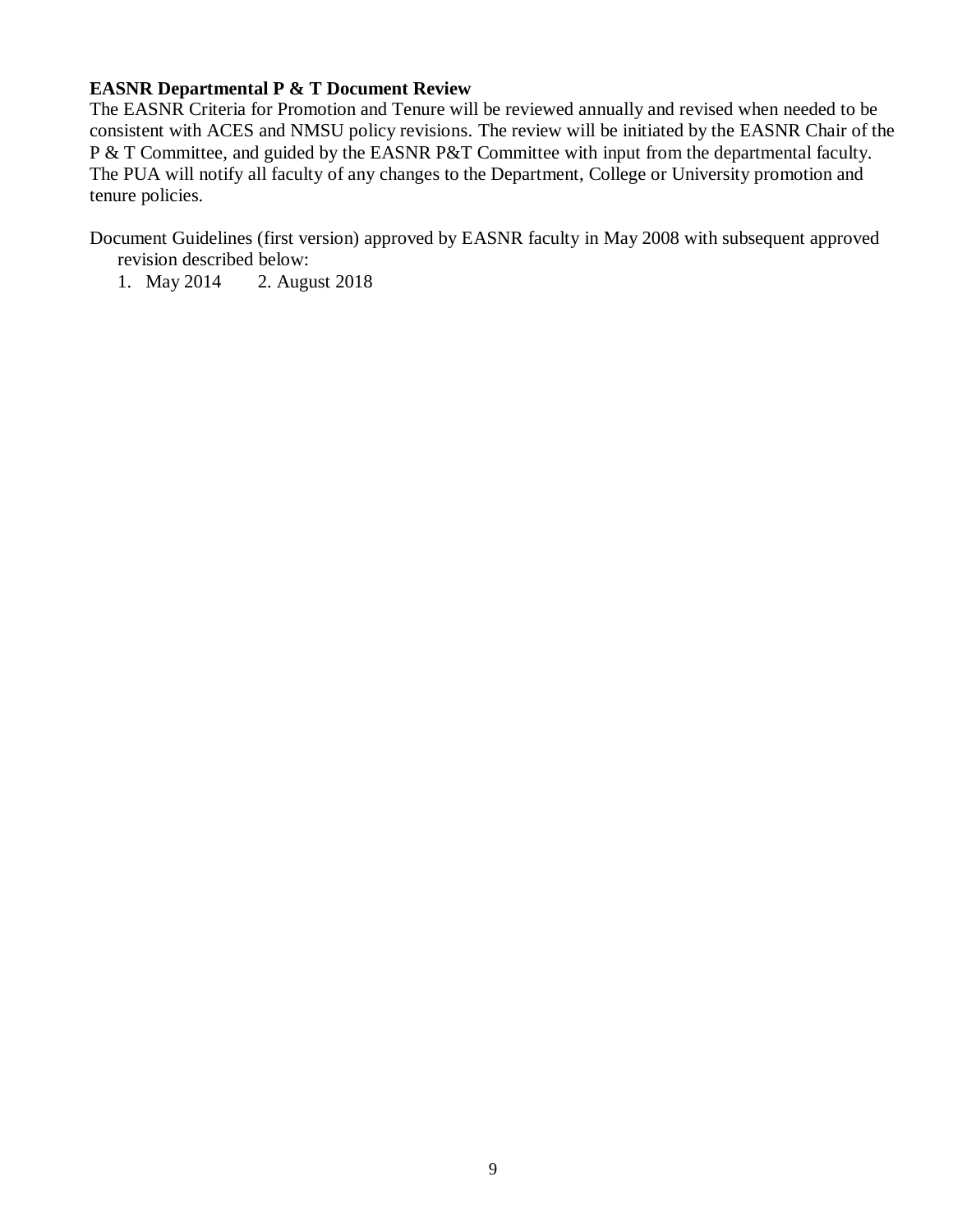## **Appendix 1: Scholarly and Creative Work**

The ACES Criteria for Promotion and Tenure recognizes that peer review is an inherent part of the promotion and/or tenure process. The EASNR Department views scholarship in the broadest sense to be creative intellectual work that is validated by peers and communicated to others. Creative activity may take many forms which yield valuable products for use in Extension programs. The candidate should seek opportunity to fully develop their Extension and research scholarly works into products suitable for formal peer review that provide substantial evidence of scholarship for inclusion in the candidate's application packet and documentation file (ACES Criteria for Promotion and Tenure Appendix 6.III.A. and B.).

The following definitions of NMSU Publications/Creative Work will be helpful in appropriately categorizing scholarly and creative works by faculty members.

### **Books, Guides, Handbooks**

### *Book/Monograph*

A book/monograph is a major scholarly work on a scientific or technical topic. It typically is at least 50 pages in length. See also Curriculum guides/Handbook

### *Book Chapter*

A book chapter is part of a book (monograph, curriculum guide, and handbook). The title and other information for the book that contains the chapter are needed for the citation. The book itself already may be in the database if an author of another chapter has cited it or a university faculty member had authored or edited the book. If the containing book is not in the system and there are no university authors for it, then the book chapter author may enter information for the book and link it with the book chapter.

### *Bibliography*

A Bibliography is a list of publication citations, usually on one or more related topics. A bibliography can be a standalone publication or appear in a journal or monograph. A Catalog typically is associated with an art museum exhibit, and therefore is not likely to be applicable, although it may apply to a listing of exhibits at a fair or conference.

#### *Brochures, Reports, Workbooks*

This is a catch-all category for publications that do not fit into any of the other categories. The information needed for this type of publication is similar to a book.

#### *Bulletins/Circulars/Fact Sheets*

Bulletins, Circulars, and Fact Sheets are typical Extension and Agricultural Experiment Station publications. Circulars usually are 8 to 50 pages in length and Fact Sheets usually are less than 8 pages in length. A Bulletin is a research publication less than 50 pages in length.

#### *Curriculum Guide/Handbook*

A Curriculum Guide/Handout is similar to a book/monograph but is entered as a separate category because of its specific form and content.

#### **Journals/Abstracts/Reviews**

The name of a journal title is necessary for citations of journal articles, abstracts, and reviews. A list of validated journal names, fully spelled out, may be search on keywords and selected from a list of those meeting the search criteria. If you do not find the journal name in the list, you may enter a provisional record for that journal. Only the name of the journal is required.

#### *Journal Article*

A Journal Article appears in a journal, whether the article is peer reviewed or not. Scholarly or researchoriented journals are peer reviewed in accordance with the guidelines of the publishing journal. Nonrefereed articles usually appear in trade journals and popular press magazines, and will be reported in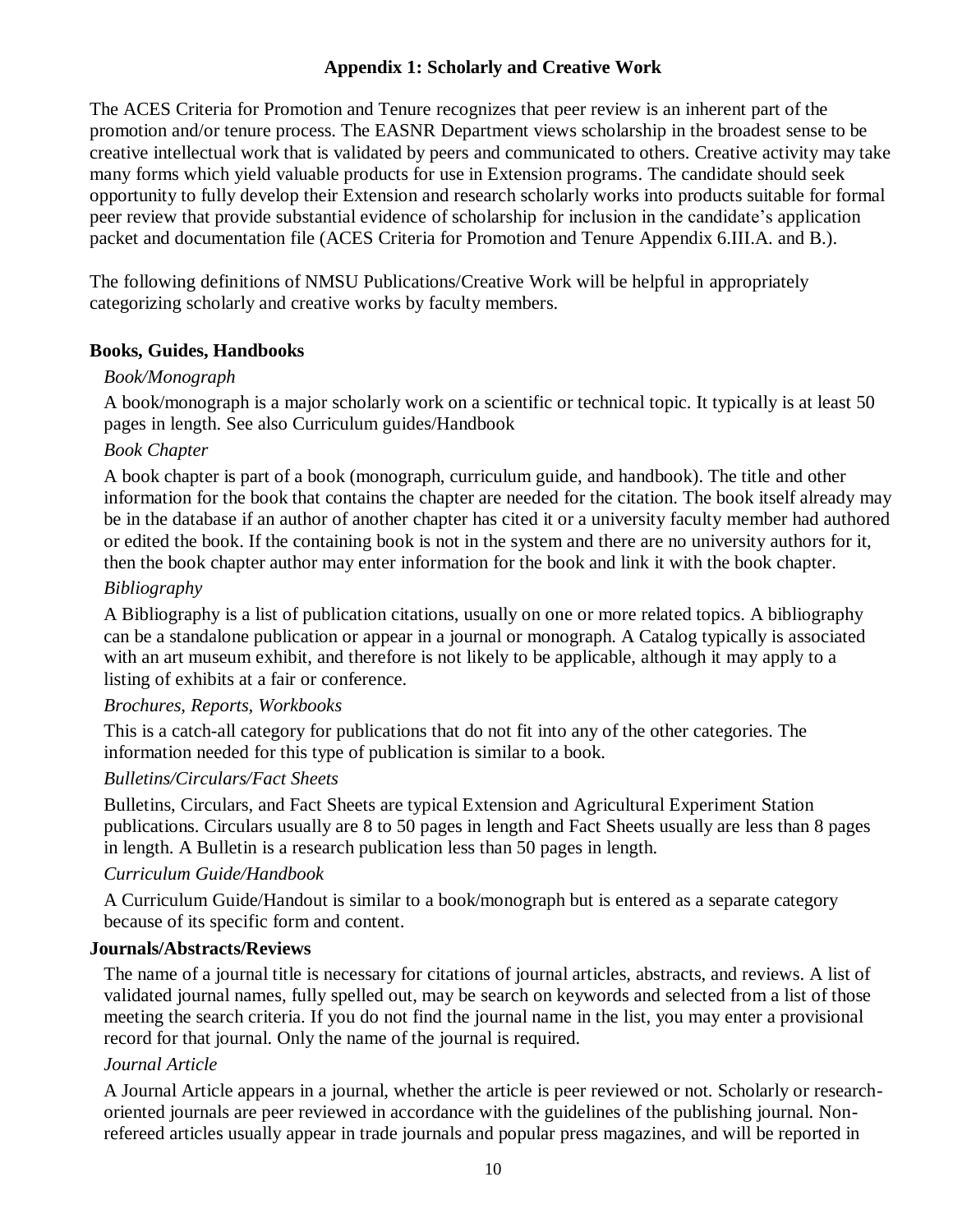### those categories.

## *Abstract*

An Abstract usually is of a paper presented at a conference or meeting. It may appear in a separate publication or as part of a journal issue.

## *Review*

A Review typically is of a book, a major chapter in a book, or a journal article. Precede the title of your review with "Review of" and following the title, place the type of publication reviewed in parentheses.

## **Proceedings**

Proceedings are the published papers presented at a conference or meeting. Use the selection if you are the editor or co-editor of the proceedings. If you are the author of a paper that appears in the proceedings, use the selection: "Paper in Proceedings."

## *Paper in Proceedings*

A Paper in Proceedings is similar to a journal article in a journal or a chapter in a book/monograph.

## **Newsletter**

 A newsletter is a special kind of periodical that contains newsletter articles and usually covers local or regional topics. Use this publication type for newsletters you edit or co-edit without specific reference to an article (include a volume or year in the title for each year you edit the newsletter).

## *Newsletter Article/Series*

A newsletter article (single unique title) or series (a recurring column usually under a common name) appears in a newsletter. Examples: Each article can be entered separately within individual title ("4-H Coordinator Duties") or included in a generic title such as "Ten articles on invasive species".

## *Newspaper Article Series*

A newspaper article (single unique title) or series (a recurring column usually under a common name) appears in a newspaper. Each article can be entered separately with an individual title; or you can make a generic title such as "Ten articles on invasive species". Note: the name of the newspaper is necessary for citations of newspaper articles or series of newspaper articles.

### *Newspaper Articles & Media Releases*

Included in this category are newspaper articles, radio programs, TV shows, and web sites that interview faculty or quote their work.

# **Conference/Meeting**

Although technically not a publication, the Lectures, Speeches category is included here because the similarities to publications. It requires a two-part entry, one for the Conference or Meeting, the other for the Lecture or Speech.

# *Lecture/Speech*

A lecture or speech is presented at a professional conference or meeting. Note: presentations to extension clients generally should be listed as activities in an extension program.

# *Poster Display*

A poster display is a major graphical work presented at a conference, and may or may not be accompanied by formal explanation of the poster. Specific information regarding your role in the poster display is among the data to be completed for this publication type.

### *Other*

This category is for participation in a conference or meeting the does not fit into the other categories.

### *Paper Presentation*

A paper is a formal presentation of published (or unpublished) work that may have more than one coauthor. Specific information regarding your role in the paper presentation is among the data to be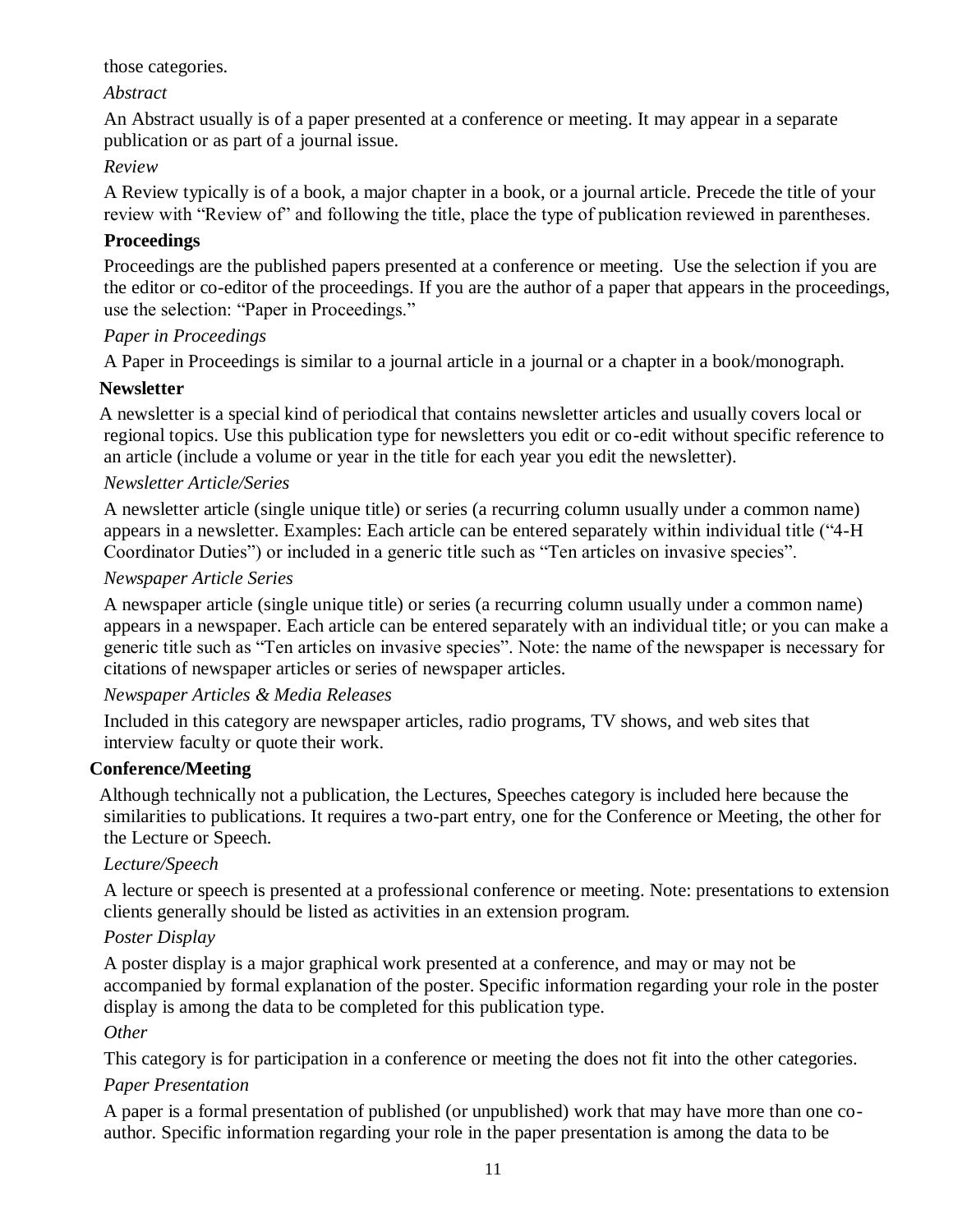completed for this publication type.

# *Panel*

A panel is conducted as a group activity that responds to a specific paper presentation or topic of interest to the audience. Specific information regarding your role in the panel is among the data to be completed for this publication type.

# *Seminar*

A seminar or workshop is conducted as a focused activity for a small audience. Information regarding your role in the seminar/workshop is among the data to be completed for this publication type.

# **Creative Works**

 Creative Works are for non-print media or those with a predominantly graphic component. Types are audiovisual, CD-ROM, computer software, cultivar, exhibit, poster, slides, or website.

# *Audiovisual Material*

The audiovisual category should be used with the item does not fit the other more specific categories or contains a mixture of media.

# *CD-ROM*

A CD-ROM is a physical product that contains a wide range of materials on various topics. It is readable from a computer.

# *Cultivar*

A cultivar is a culture to plant that is clearly distinguishable from others by one or more characteristics and which, when reproduced, retain those characteristics.

# *Exhibit*

Exhibits are usually three-dimensional and displayed at various conferences and meetings. They may be accompanied by interpretive material, including handouts.

# *Computer Software*

Computer software consists of programs that perform various functions, but also can refer to databaseand spreadsheet-related tools that accomplish specific tasks.

# *Poster*

A poster typically is an oversize cardboard representation of a process or concept related to a presentation at a conference or meeting.

# *Slides*

Slides typically are PowerPoint slides, but they can include any similar graphical presentations.

*Website* 

A website is a set of computer-based pages, usually written in HTML or XML, that are accessible via the internet.

# *Other Creative Works*

Use this category for a creative work that does not fit one of the specific categories.